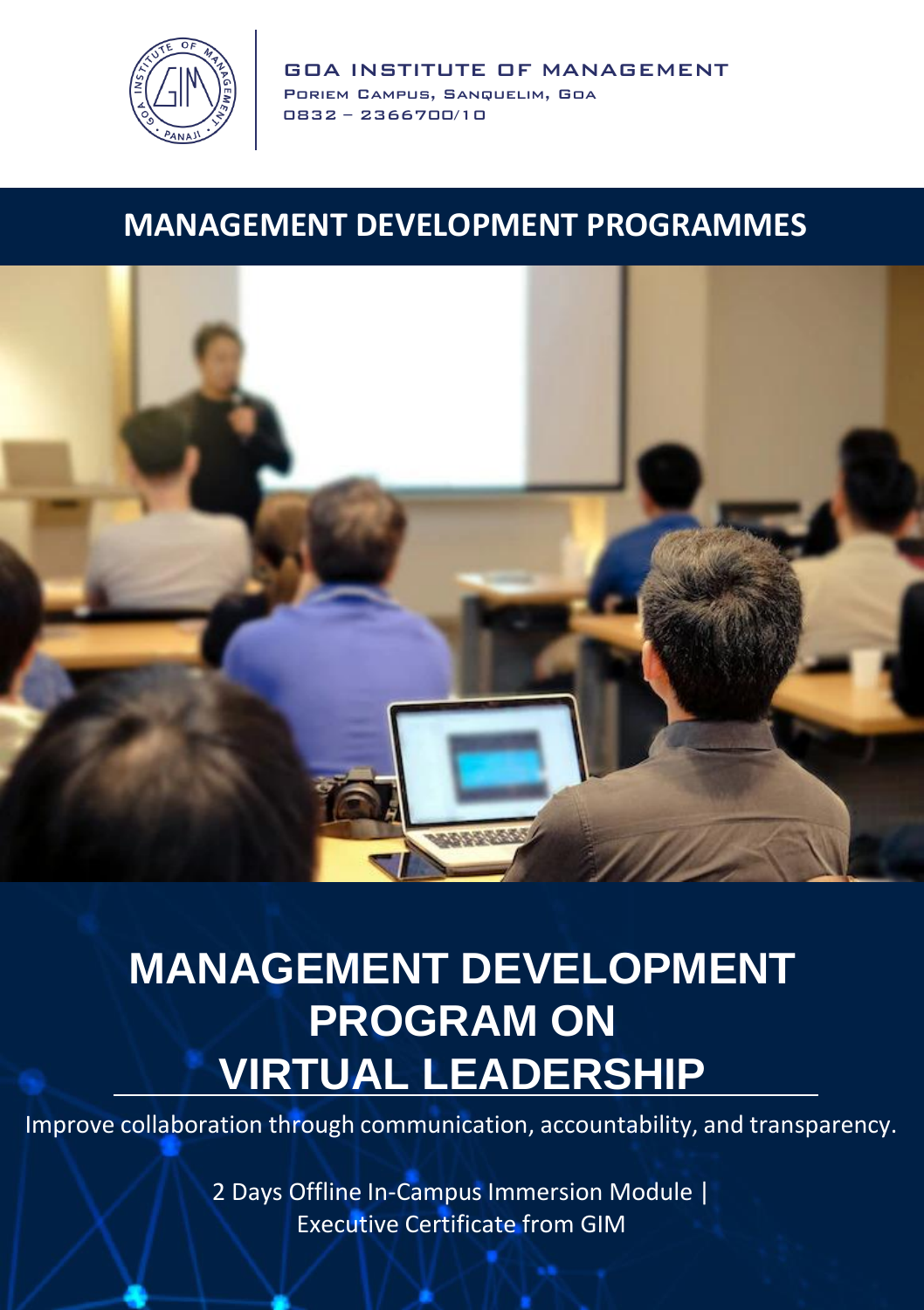# **Overview**

The ongoing worldwide epidemic and technological advancements work in concert to bring about novel alterations in how firms can connect electronically. One of these shifts that have forced businesses to use digital platforms is remote working. Leaders in virtual settings have encountered numerous organizational issues in managing their employees owing to unpredictability as this is a relatively new form of working and communicating for many firms.

Work to establish an understanding and empathic attitude to preserve staff morale and motivation while concurrently being cognizant of mental health to make your virtual teams successful.

Our virtual leadership development programmes help firms undergo longlasting change.

### **Starts on**

### January 28-29, 2023

### **Duration**

2 Days – 8 Sessions 10 AM to 5 PM

**Format** Offline In-campus

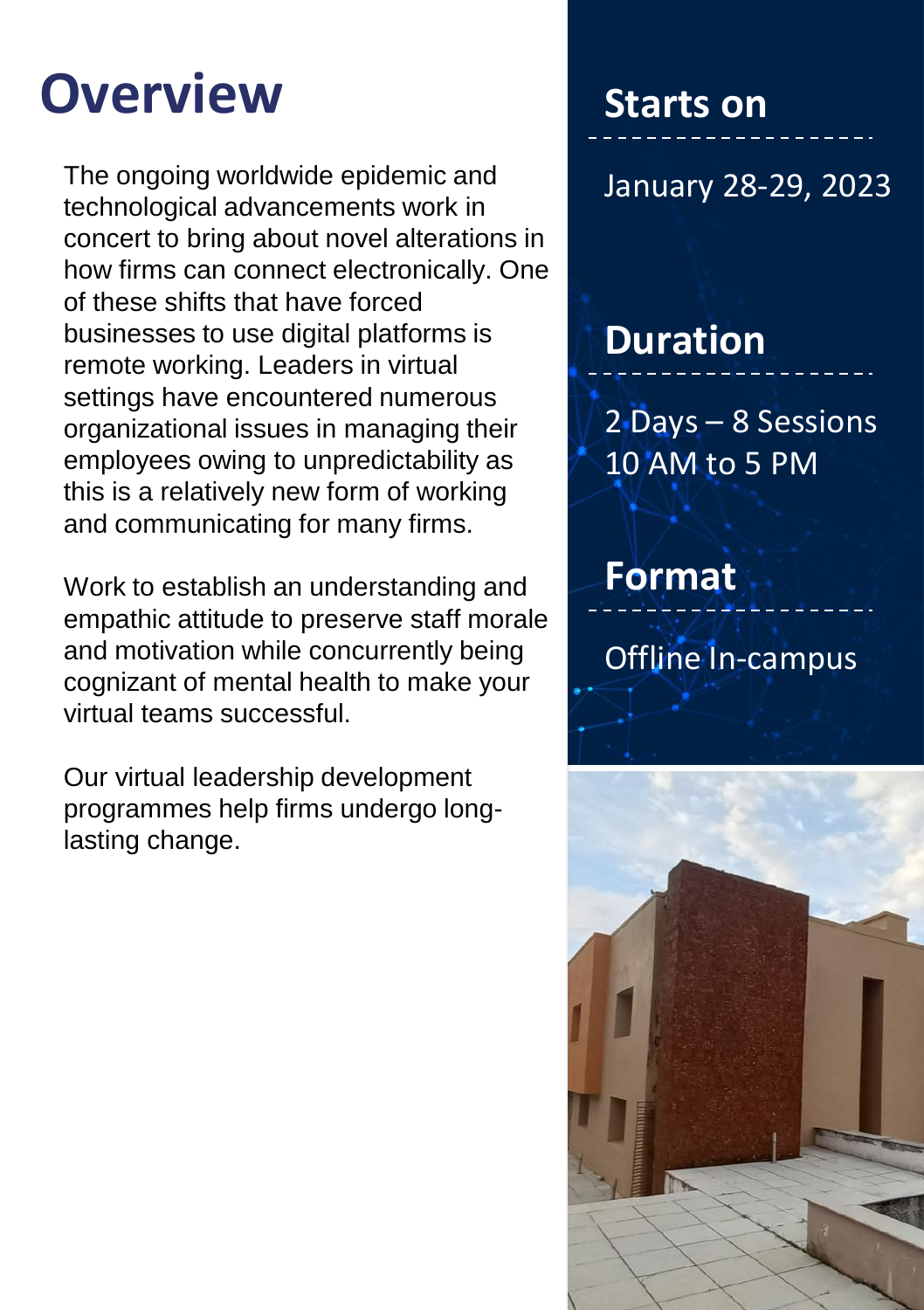# **Who Can Attend?**

The current global situation has accelerated the trend towards remote working, however many businesses and leaders are struggling to adapt to this new way of life.

As a result, some people are having difficulty making plans for long-term success in a professional environment that is rife with unpredictability, while many mid-level and senior executives have made the jump to remote work, it's probable that remote cooperation will continue for the foreseeable future. Join us for a curated virtual leadership programs

- Senior and mid-level managers who are eager to advance into high-level strategic leadership roles and acquire strong virtual leadership skills.
- Consultants looking to increase their capacity for client management using virtual leadership and increase their long-term success in the professional world
- Entrepreneurs & Small business owners seeking to create an environment of responsibility through virtual leadership

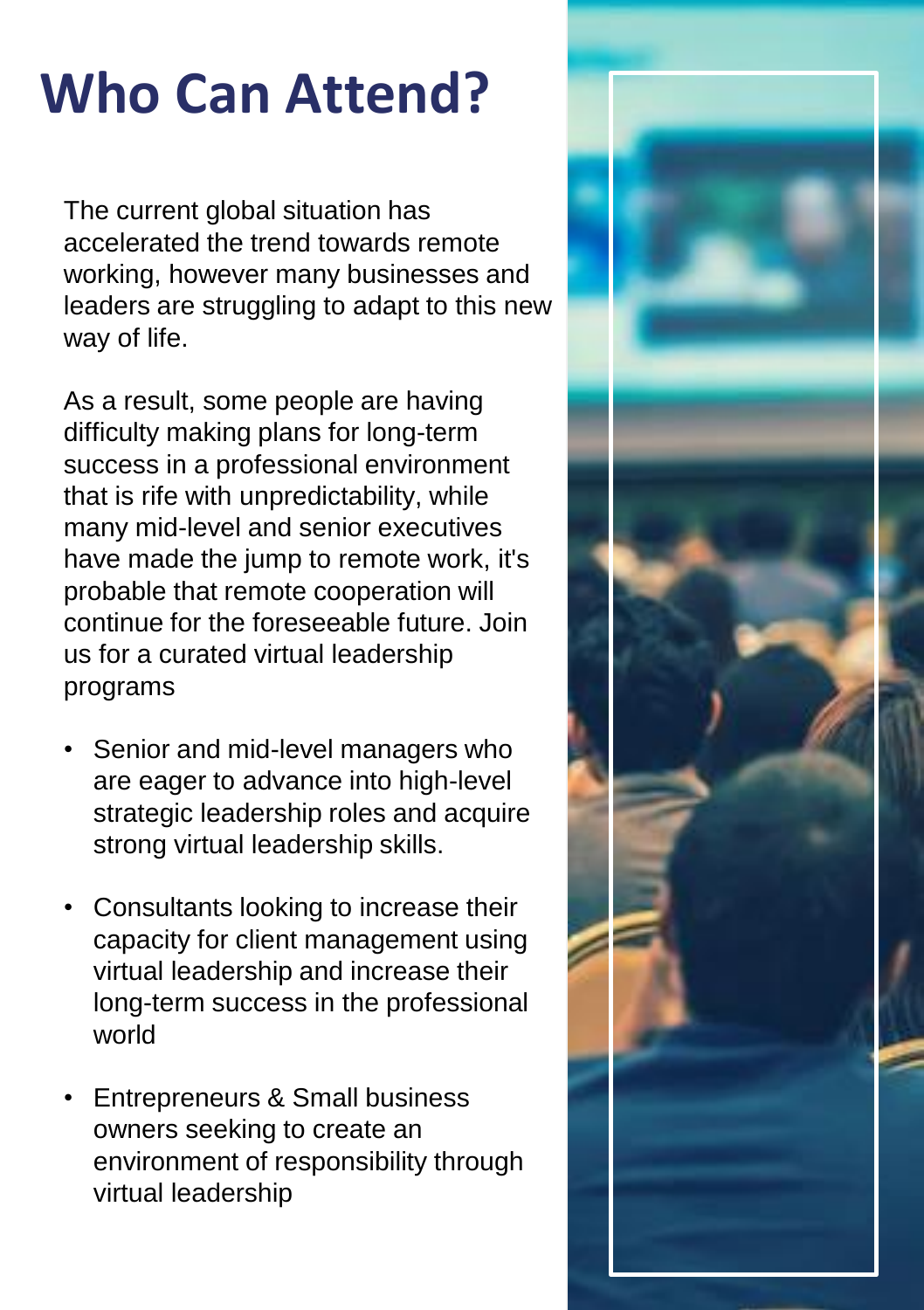## **Highlights/Outcomes**

Our virtual leadership programme, which is intended for professionals at all levels, is based on studies in organizational behavior, sociology, and psychology.

- Develop the skills, perspectives, and knowledge to manage and lead teams and projects in a virtual setup.
- Convert your leadership abilities from the real world to the online world.
- Practice verbal delivery through online interactive exercises
- Best virtual leadership development training course to enhance teamwork, foster leadership qualities, and encourage remote teambuilding

# **Pedagogy**

- Case Studies,
- Discussions.
- Group work,
- Lectures.
- **Presentations**

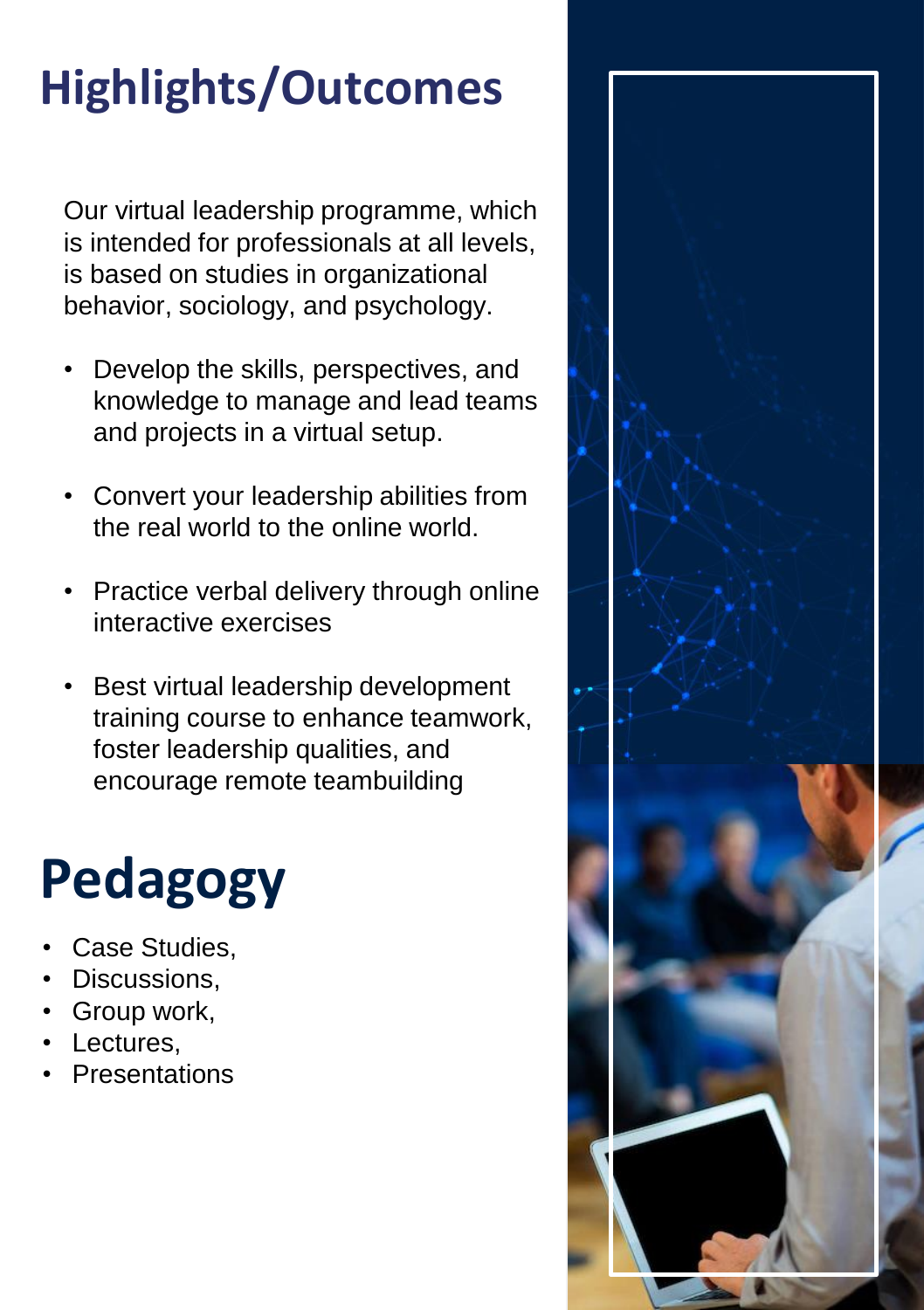## **Programme Modules**

#### **1. Digital Disruption in Business**

Today industry is experiencing digital disruption, consumer needs are shifting, and therefore, understanding the disruption is the key to keeping existing customers happy as well as creating opportunities for new customers.

#### **2. Digital Business Model and Strategy**

Learn how companies leverage smart technologies to develop and implement new business models. There is a constant evaluation of the strengths and weaknesses of dynamic business models.

#### **3. Digital leadership**

Learn more about selecting the technology that's right for your team/brand. This may include things like pain points, interests, patterns, and demographic characteristics.

#### **4. Virtual Team and Project Management**

Teams that are dispersed across time zones still need to be assigned projects, and that work needs to be watched over and recorded to make sure it gets done on schedule.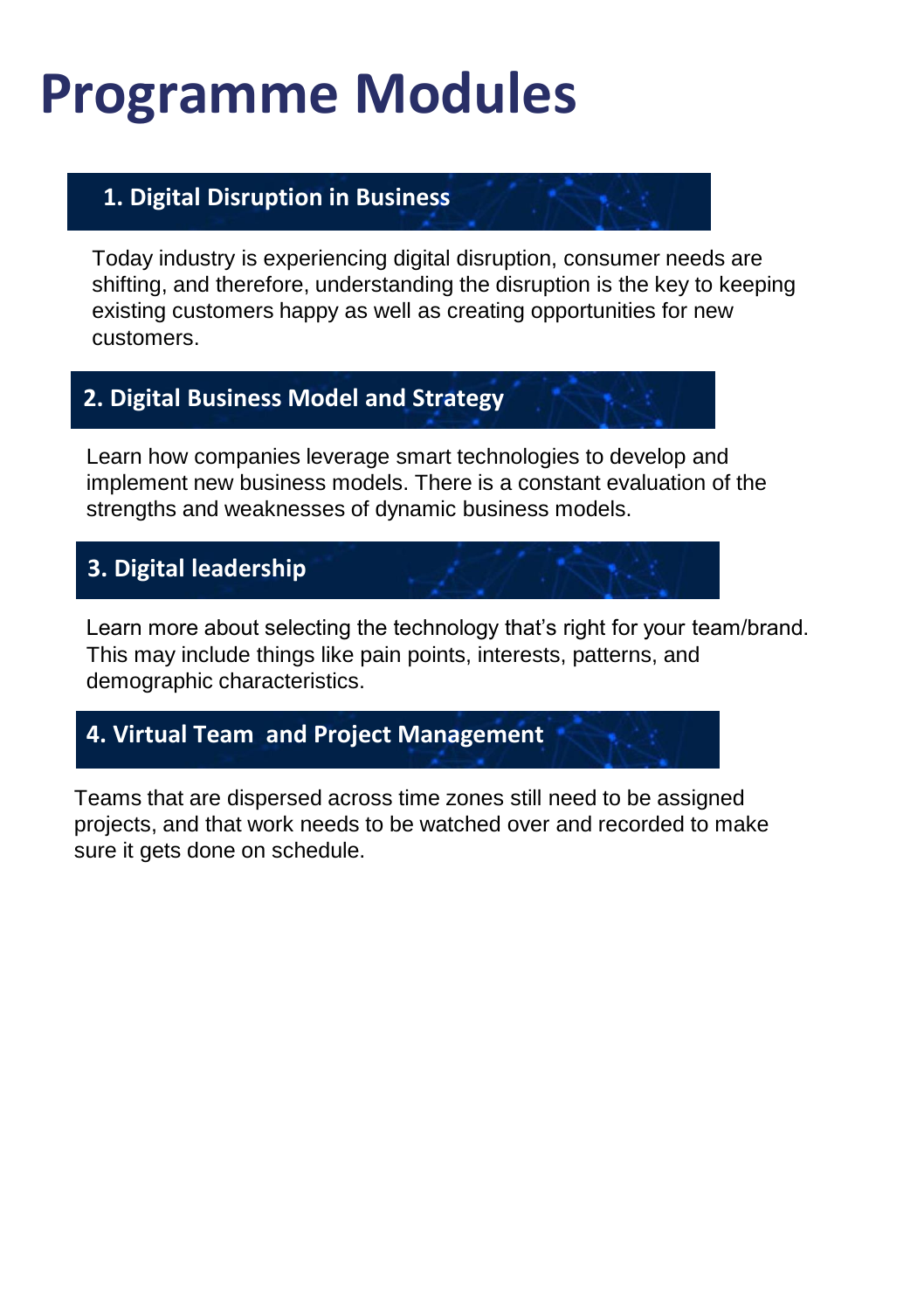## **Programme Mentor**

#### **Dr. Vinit Ghosh B.Tech, MHROM(CU), PhD (IIT-Guwahati)**

Prof. Vinit Ghosh is a doctorate in OB/HR from the Indian Institute of Technology, Guwahati. He is a B.Tech and has worked eight years in the industry. He has published research articles in journals such as The International Journal of Human Resource Management, International Journal of Knowledge Management, Employee responsibilities and rights Journal, Journal of Indian business research, Management research review, Psychological studies, etc. His interests include diversity and creativity, technology-enabled HRM, HR analytics, and social psychology.

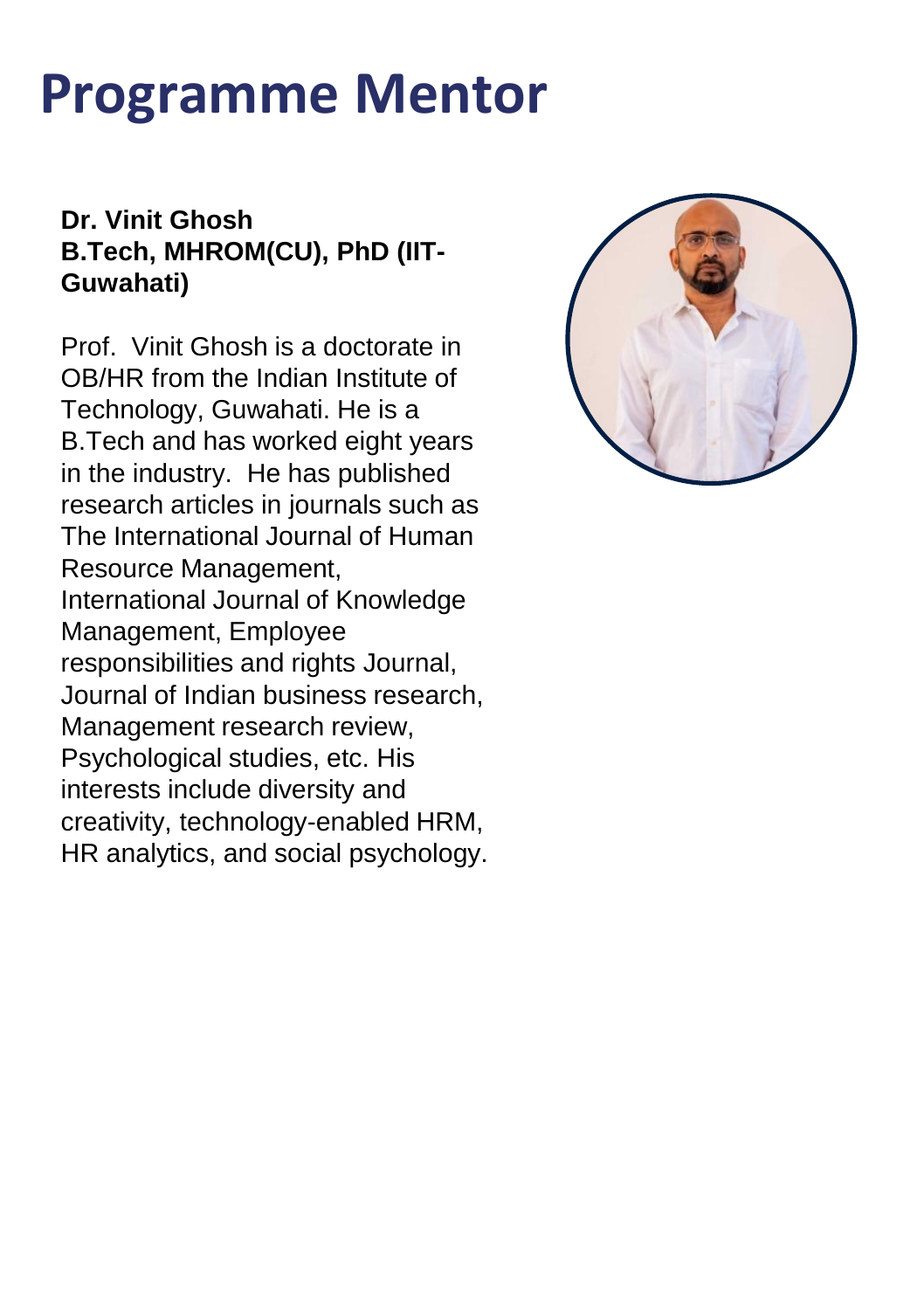## **Course Fees**

#### Programme Fees: INR 20,000 + 18% GST

The course fee covers 2 nights of accommodation on a twin sharing basis, all meals, study material, and training kit. It does not include airport transfers, taxes, recreation, local transportation, etc.

The registration fees can be transferred through NEFT/IMPS. Following are the bank details: Bank Account Number: **2361145OOOOO16**  Beneficiary Name: Goa Institute of Management Bank Name: HDFC Bank (Sanquelim Branch) IFSC Code: **HDFCOOO2361** Account Type: Savings Account



**[Click here](https://register.gim.ac.in/mdp/index.php?mdp=b6d767d2f8ed5d21a44b0e5886680cb9)**

### FOR **REGISTRATIONS**

**MDP OFFICE GOA INSTITUTE OF MANAGEMENT PORIEM, GOA-403505 Mail: mdpoffice@gim.ac.in, Mobile: 9834161149**

To register click here<https://bit.ly/3DCVz5b>